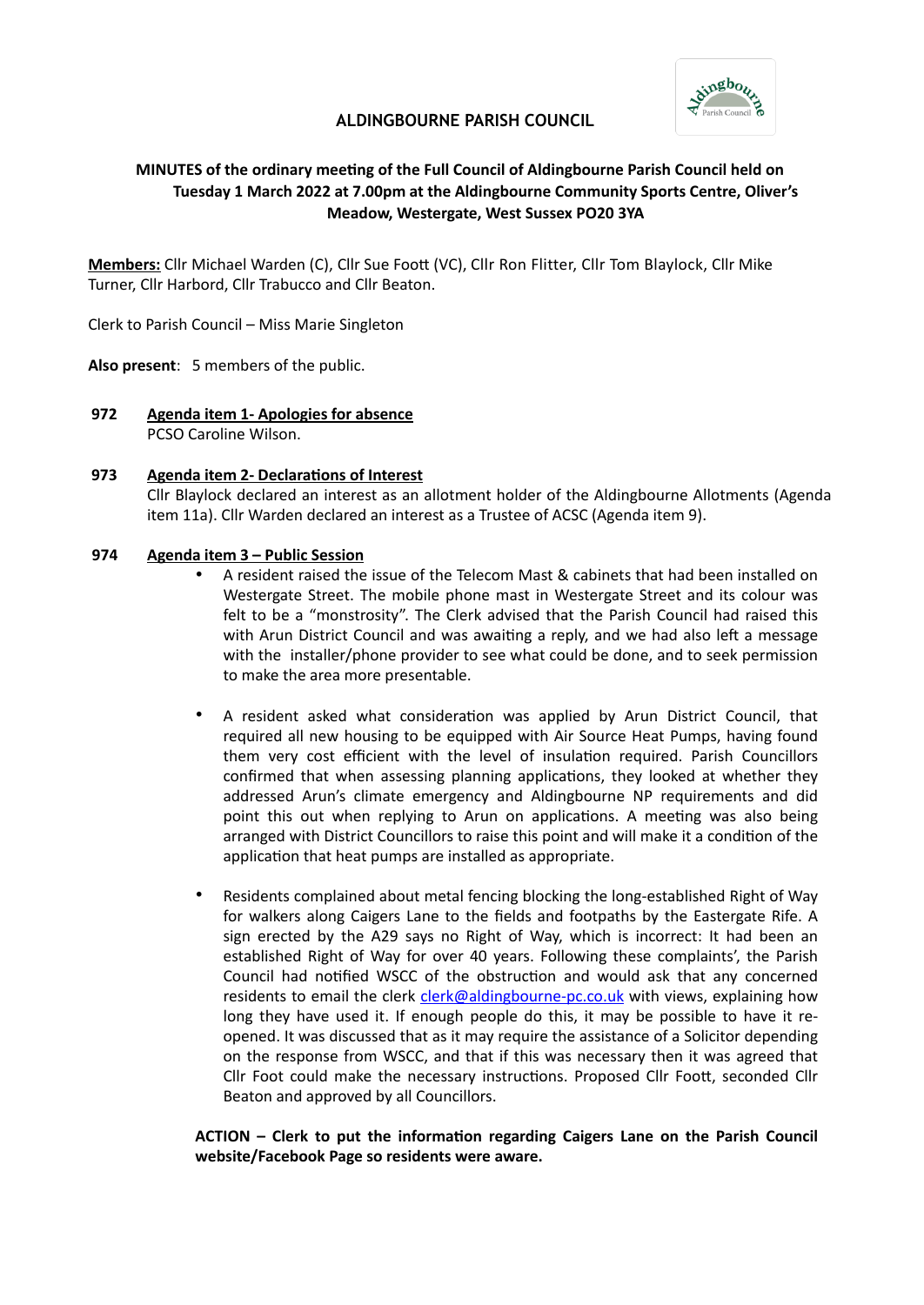• The Chairman of the ACSC advised that an enquiry had been received from residents in Olivers Meadow that had raised the issue of overgrown brambles and shrubbery at the end of the playground which was encroaching on their fencing. A meeting was taking place with residents on Saturday 5 March 2022 to discuss any works that were required, Cllr's Warden and Flitter volunteered to attend. It was then approved by all Councillors that any emergency works under Chairmans actions could take place. It was also raised that there were further complaints by residents regarding the blinds at the railway club being open, despite reminders and emails from the Chairman of the ACSC. It is known that this is s breach of the lease, and it was agreed as landlords that a letter will be sent to reinforce the conditions of the lease. Proposed Cllr Flitter, seconded Cllr Beaton.

# **ACTION – Clerk to send letter to BRMRC from the Parish Council.**

# **975 Agenda item 4 - Minutes of the Previous Full Council Meeting held 1 February 2022 - for approval**

The minutes of the Full Council meeting dated 1 February 2022 were presented to members where upon it was unanimously RESOLVED that they should be adopted and signed as a true and accurate record of the meeting that had taken place. Proposed Cllr Foott, seconded Cllr Turner. The minutes were signed by Cllr Warden.

# **976 Agenda item 5 - Matters to be noted from the minutes of the Council meeting held on 1 February 2022:**

The Clerk confirmed the outstanding action items were as follows, item 919, awaiting response from Mike Kennedy regarding maintenance of the Westergate Bus Shelter, item 926, updating of Financial Regulations, delayed because of issues with Barclays and arrangements with online banking, item 960 issue of speeding on Hook Lane, Councillors to provide Clerk with details, item 967 allotments, review of tenants to be completed before invoices could be sent. All outstanding items have been moved to the next actions list to ensure they are not missed. All other items on the action check list had been fully resolved.

## **ACTION – Clerk to move any outstanding items to the next action list.**

To note Cllr Trabucco had attended the BEW meeting (to be reported on at the planning meeting) and had taken part via zoom in the Sussex Police Chief Constable Big Data Presentation.

Cllr Warden asked all Councillors to check their Barclays Bank logins, to see if they could see the Westergate Recreation Ground Fund accounts.

# **977 Agenda item 6 - To consider any urgent matters/Chairman's actions that cannot wait until the next meeting.**

Nothing to report.

**978 Agenda item 7 – To note minutes of the planning meeting held 8 February 2022** The minutes of the meeting were noted.

## **979 Agenda item 8 - Aldingbourne Community Sports Centre**

Cllr Flitter attended the meeting that the ACSC held on 24 February 2022 and reported on the following:-

• The Incorporation of the ACSC – Solicitors had been contacted to discuss all legalities.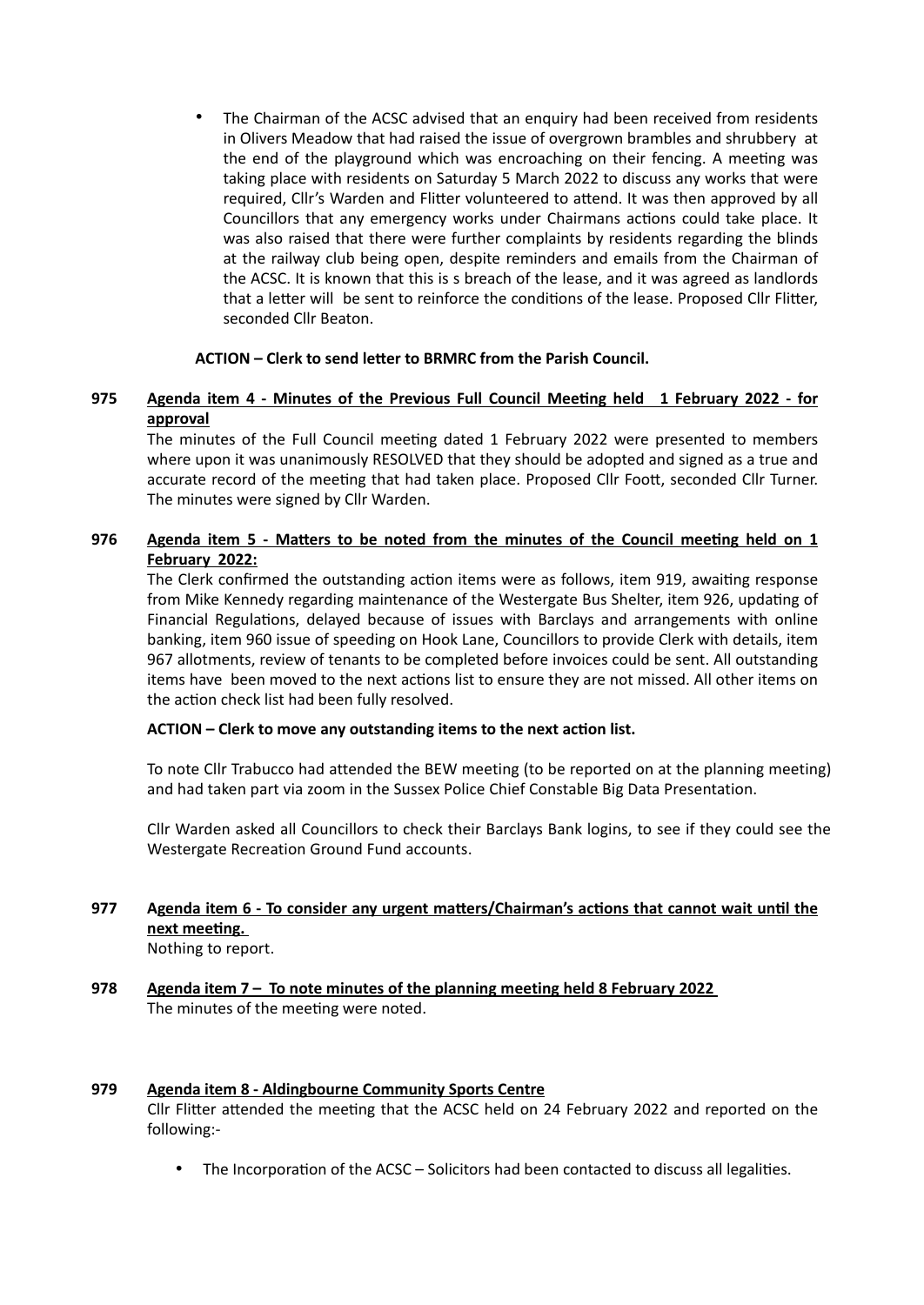- The external toilet block is being put back into use, but a locksmith would be needed, and new keys cut.
- A planting scheme was discussed and agreed but will have to wait until November as the planting season is over, a couple of things will need to be clarified, will permission be needed to do this on recreational land used for sport? and Barnham Trojans will need to be consulted regarding any impact it may have on any playing area. Jonathan Leahy agreed to contact the Woodland Trust and place an order and will circulate options and designs to the Councillors. Andrew Mckellar has agreed to be co-opted onto the Parish Councils Street Scene Working Party.
- It was suggested that a ACSC User Group Drop-in session was arranged to discuss the rebuilding of the ACSC. Dates to be agreed with the Architect and AiRS.
- It was agreed that the minutes of the APC/ACSC Development Working Party would be distributed to all users by the ACSC Trustees.

## **ACTION – Chairman to liaise with AiRS and the Architect regarding drop-in session dates.**

## **980 Agenda item 9 - County, District Councillor's, PCSO Reports:**  No reports received.

## **981 Agenda item 10 - To receive reports from the following Working Groups/Societies/Clubs**

- a) Allotments Nothing new to report.
- b) Footpaths To note that footpath 299 drainage work had been completed but left in a poor state. Cllr Blaylock to provide the Clerk with details and photos and then write to WSCC.
- c) ADALC The new Chairman Michael Tu is trying to arrange a meeting with the Chief Executive of ADC. County Cllr Trevor Bence is looking at all traffic movement in the area as there are major concerns following all the developments that are in the process of being constructed and their impact on traffic infrastructure. Cllr Beaton has spoken to processmatters2 to organise a map showing the issues.
- d) APC/ACSC Development Working Party Cllr Warden is meeting the Architect 01.03.22 to discuss and decide on whom to appoint for the surveys. The community survey is being delivered to houses 05.03.22 and there is an online version available to be completed on the website and Facebook Page. A press release has also gone out to local papers and radio stations.
- e) SSWP (Street Scene Working Party) The Artwork project site meeting had been held and an in-principal agreement given to the location. Cllr Harbord will ask for an update from the project co-ordinator. Bluebells are being planted at Aldingbourne Primary School. Bus Shelter, Cllr Flitter will ask for an update. The Queens Jubilee Street Party will go ahead on Sunday 5 June from 12.00pm, the ACSC has been booked and a poster is being designed through Fandango to promote the event. Spring Litter Picking will take place Saturday 2nd April 2022 at 2.00 pm at the ACSC.

#### **982 Agenda item 11 – Correspondence/Consultations To note the receipt of the any correspondence**.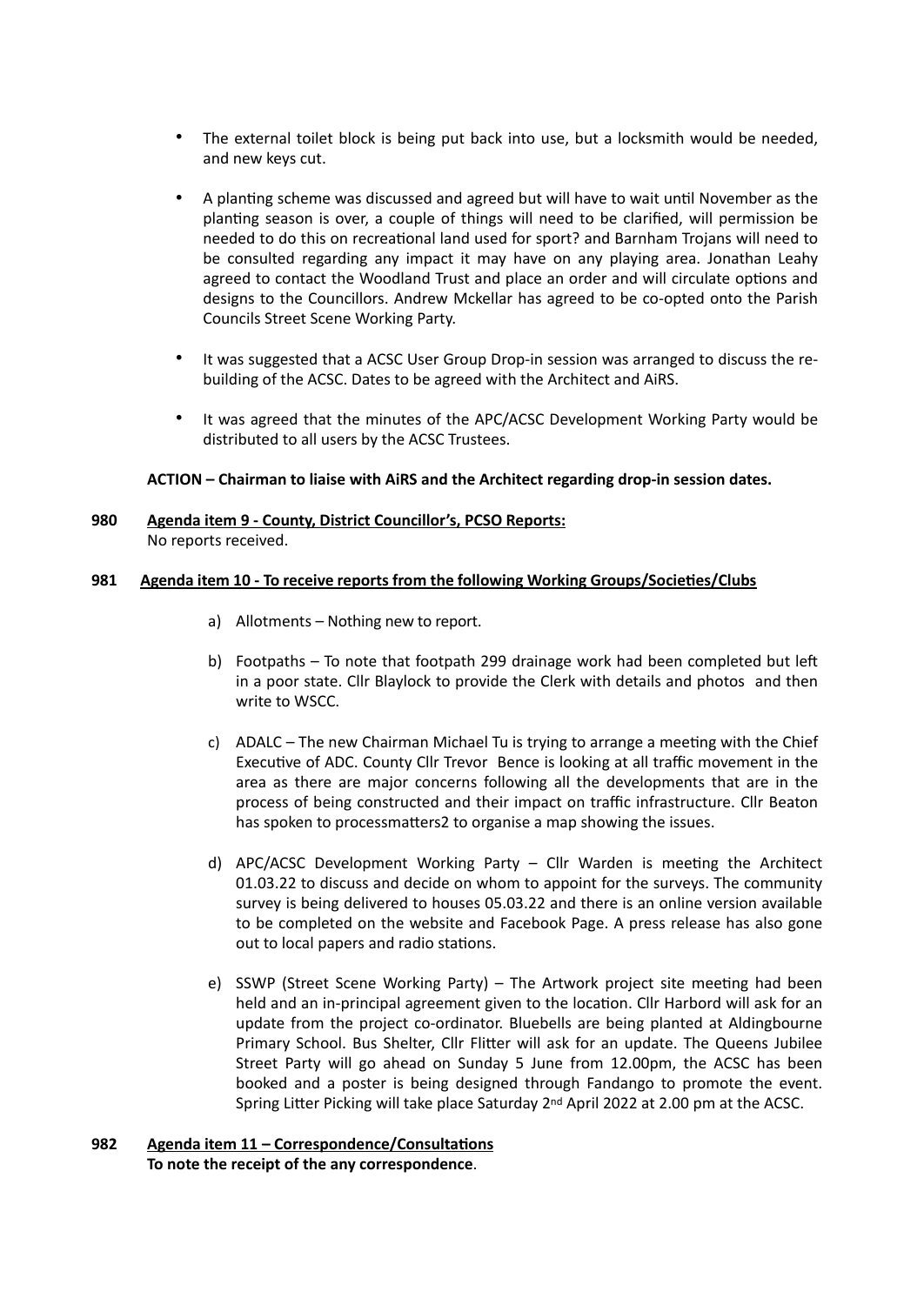- ADC Briefing to Town & Parish Councils circulated 19.02.22 noted.
- Children and Young People's Plan consultation reminder circulated 15.02.22 deadline 23.02.22 - noted.
- SDNPA Town & Parish Council workshop 16.03.22 circulated 19.02.22 noted.
- WSCC Highways Cabinet Member e-mail re A29 realignment from Bill Sharp Chichester circulated 19.02.22 - noted.
- SDNPA Newsletter February 2022 circulated 10.02.22 noted.
- NALC Levelling Up the White Paper Summary circulated 10.02.22 noted.
- Hedgehogs R Us e-mail circulated 10.02.22 agreed to put on website and facebook page noted.
- Food Partnership Press Release circulated 10.02.22 put on our website and facebook page - noted.
- WSALC Health & Wellbeing Report Update 2022 e-mail from Emily Simpson circulated 10.02.22 – survey to be completed – deadline 31.03.22 – Clerk to provide Councillors with the list of questions.
- Parish Online List of Mapping options provided by Processmatters2 circulated 07.02.22 agreed by all Councillors to request that the list of mappings provided to be added to the Parish Council websites planning pages. Cost agreed £550, proposed Cllr Warden, seconded Cllr Trabucco.
- Arun District Street Trading Designations circulated 08.02.22 deadline for response 08.03.22 - noted.
- Glover Landscape Review Government response & consultation circulated 01.02.22 deadline 09.04.22 - noted.

# **983 Agenda item 12 – Finance**

- a. To note minutes of the Finance Meeting 15 February 2022 noted.
- b. To note interim audit report from Farsight Consulting dated 07.02.22 noted.
- c. To agree to continue with RFO provided by Mulberry for completion of the financial year returns and finalizing the audit, proposed Cllr Warden, seconded Cllr Flitter and agreed by all Councillors.
- d. Charity Commission Annual Returns, have now all been submitted for Westergate Recreation Ground Fund – noted. CCLA has also confirmed that they have actioned the new mandate and the signatories are Cllr's Warden, Foott, Flitter and Harbord, the Charity Commission website can now be updated accordingly. It was agreed to hold a meeting for the Westergate Recreation Ground Fund immediately after the next Full Council Meeting on 05.04.22.
- e. APC Risk Register/Assessment for 2022 reviewed and approved, proposed Cllr Beaton, seconded Cllr Flitter, all Councillors in agreement.
- f. List of Service Level Agreements & Annual Contracts for 2022-2023 reviewed and approved, proposed Cllr Trabucco, seconded Cllr Harbord, all Councillors in agreement. It was also discussed reviewing the IT/Media contracts and Cllr Trabucco agreed to provide a brief for an IT/Media Strategy, Cllr Harbord also volunteered to take part. Proposed Cllr Warden, seconded Cllr Foott.
- g. Fixed Asset Register for 2022-2023, the audit found that the Fixed Asset Register was not in the correct format and was missing information. A new spreadsheet had been provided by the RFO and it was agreed that the Parish Council would move to this format in time for the April finance meeting. A list of the items on the current register was